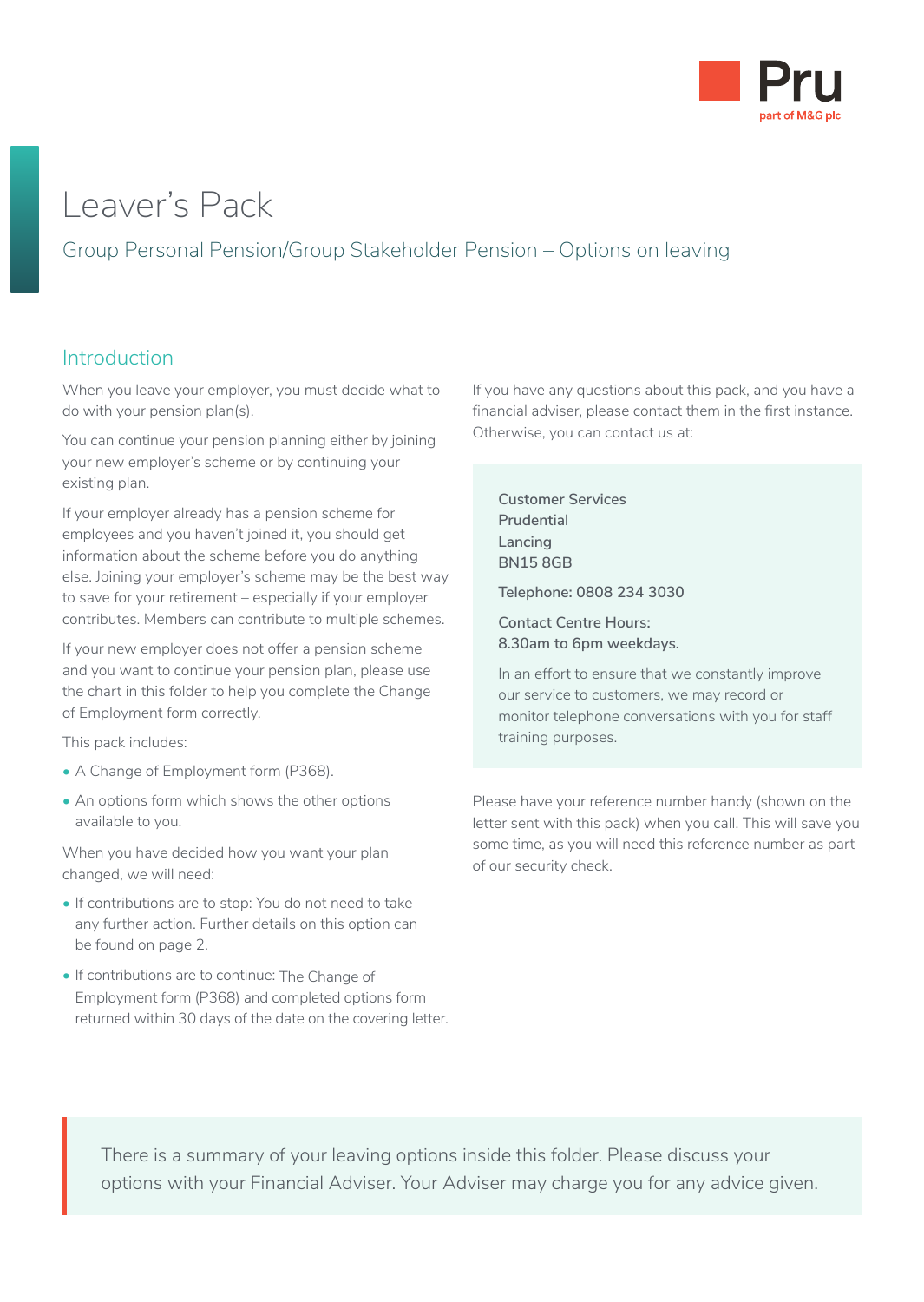# **Options**

Pension planning will affect your future. You should discuss all of your options with your Financial Adviser, before making any decision.

# 1. Continuing Pension Contributions

If you want to continue your and/or your employer's contributions, please follow the chart in this folder. Your Financial Adviser can help you with this.

You should be aware that if contributions are reduced, you will not be able to increase them again under your existing plan(s). If you do want to increase your contributions, other Prudential products are available that may suit your needs. Please speak to your Financial Adviser.

Please note that there may be restrictions on continuing any additional life cover you had under your plan.

### 2. Stopping Contributions

You can stop paying contributions and leave your plans with us. We will continue to invest your contributions in the funds you have chosen. Please note the position regarding fund switching at maturity or any Lifestyling switches will be unaffected by making the plan paid up, unless you advise us otherwise.

You should be aware that if you stop paying contributions, you will not be able to start making contributions again to your existing plan(s). If you do want to start contributions again, other Prudential products are available that may suit your needs. Please speak to your Financial Adviser.

Any cover for separate death benefit\* and waiver benefit will cease. Any waiver claim already in payment will continue. We will also continue to deduct any annual charges (if applicable).

Benefits can normally be taken at any time after age 55, and you don't have to take them all at once – you can take benefits gradually from age 55. Under the terms of this contract you are currently required to take your benefits by age 75. If you wish to remain invested beyond 75 you will need to move to an arrangement with another provider.

## 3. Transfer to Another Registered Pension Scheme

You can normally transfer the surrender value of your plan(s) to another registered pension scheme (see Glossary).

If you are interested in this option, you should check the new plan can accept the transfer payment and that your transfer will meet any minimum requirement which may apply. Any protection you have registered from earned/ transferred pre 6 April 2006 rights, (see Glossary), may be lost on transfer. You should also check the retirement benefits you will get as a result of the transfer and get financial advice on whether or not the transfer would be in your best interests.

If you are considering a transfer to an overseas scheme you should contact your Financial Adviser for guidance.

# 4. Taking Benefits

If you are aged 55 or over, irrespective of whether you have stopped working, you can take benefits immediately. You can take your benefits earlier if incapacitated. You do not have to take all your benefits at once, but can take part now and the rest in stages later.

> If your plan invests in our With-Profits Fund and you take money out of that Fund, we may reduce the transfer value by applying a market value reduction.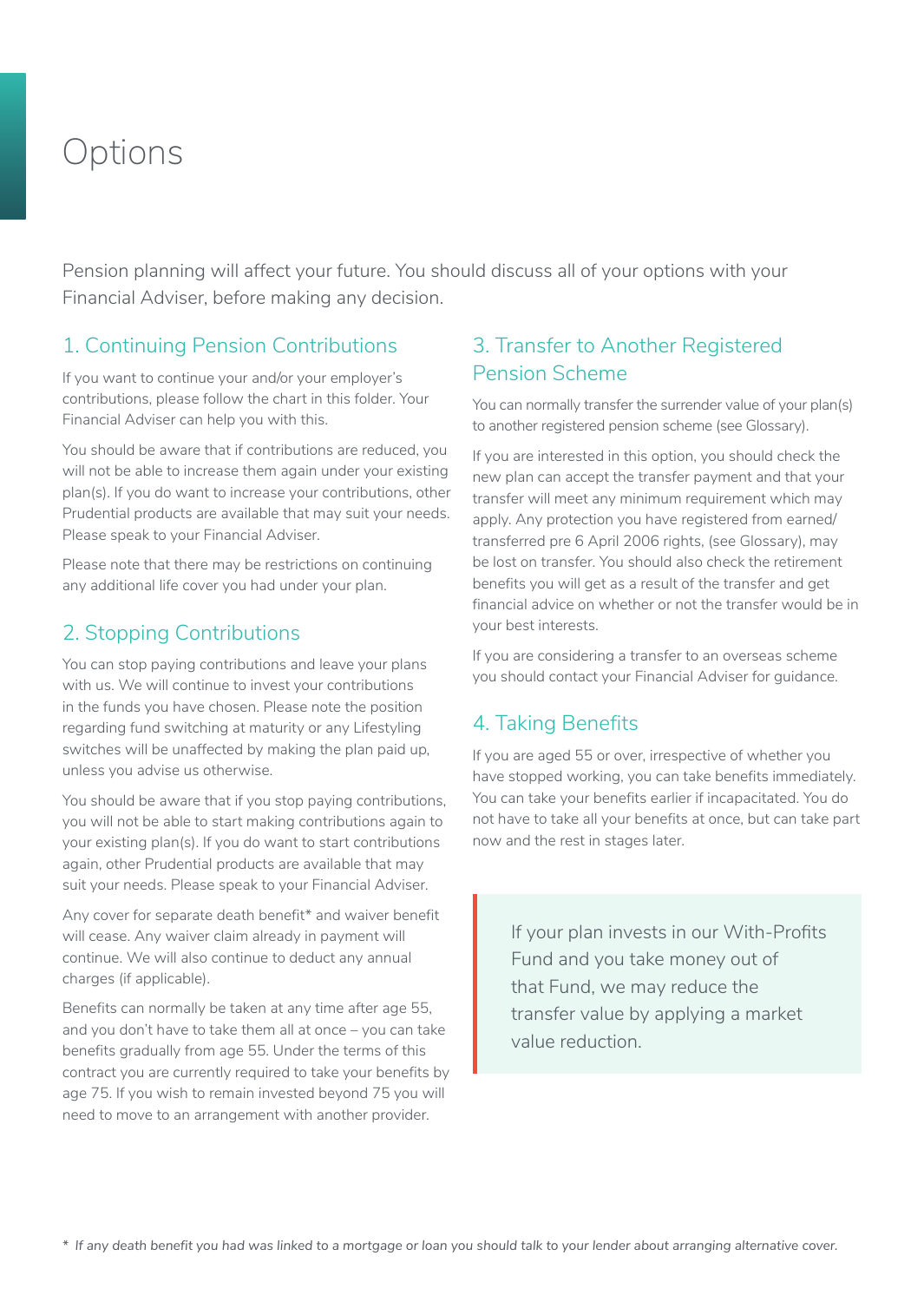**Has your new employer agreed to contribute or deduct your contributions from your pay?**





If your new employer already has a GPP/GSHP scheme with Prudential we may be able to continue your plan within that scheme. Please contact us for further details.